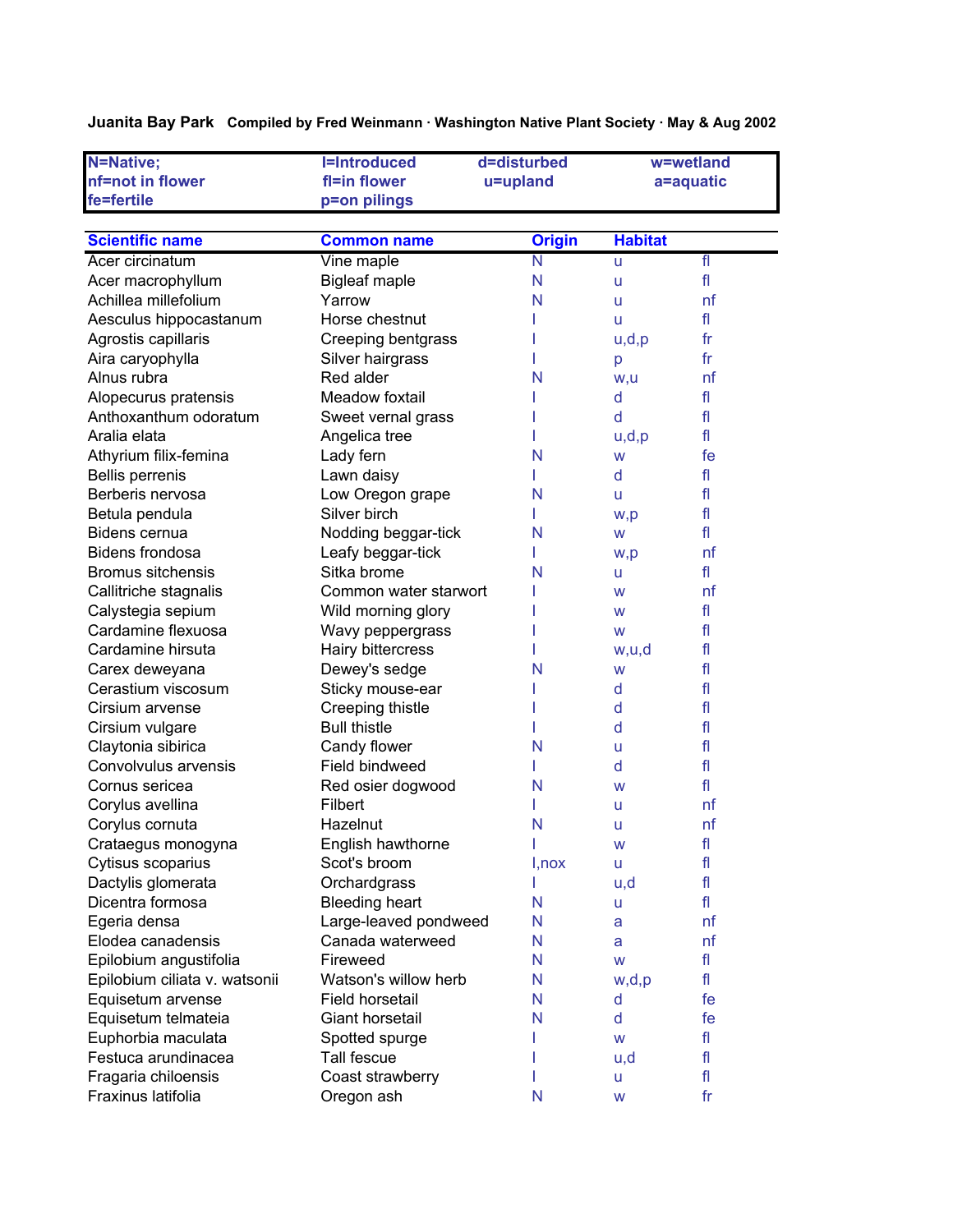| Galium aparine          | Common bedstraw           | N      | u,d   | fl             |
|-------------------------|---------------------------|--------|-------|----------------|
| Galium trifidum         | Marsh bedstraw            | N      | W     | fl             |
| Gaultheria shallon      | Salal                     | N      | u     | fr             |
| Geranium robertianum    | Stinky geranium           | L      | u,d   | fl             |
| Geum macrophyllum       | Big-leaved avens          | N      | u,d   | fl             |
| Glyceria elata          | Common mannagrass         | N      | W     | nf             |
| Gnaphalium palustre     | Marsh cudweed             |        | W     | fl             |
| Hedera helix            | English ivy               |        | u     | nf             |
| <b>Holcus lanatus</b>   | Velvetgrass               |        | w,u,d | fl             |
| Holodiscus discolor     | Ocean spray               | N      | u     | nf             |
| Hydrophyllum tenuipes   | Slender waterleaf         | N      | U     | fl             |
| Hypericum perforatum    | St. John's wort           | I, nox | U     | fl             |
| Hypochaeris radicata    | Hairy cat's ear           |        | u,d   | fl             |
| llex aquifolium         | English holly             |        | u     | nf             |
| Impatiens capensis      | Orange jewelweed          |        | W     | fl             |
| Iris pseudacorus        | Yellow pond iris          |        | w,p   | fl             |
| Juncus effusus          | Soft rush                 | N/I    | w,d   | fl             |
| Juncus hesperius        | Needle-leaf rush          | N      | W     | fl             |
| Juncus tenuis           | Slender rush              | N      | W     | fr             |
| Lapsana communis        | Nipplewort                | L      | u,d   | fl             |
| Leersia oryzoides       | Rice cutgrass             | N      | W     | fl             |
| Lemna minor             | Common duckweed           | N      | W     | nf             |
| Lemna minuta            | Tiny duckweed             | N      | a     | nf             |
| Lonicera halliana       | Hall's honeysuckle        |        | W     | fl             |
| Lonicera involucrata    | <b>Black twinberry</b>    | N      | W     | fl             |
| Lonicera tatarica       | Tatarian honeysucklw      |        | w     | fl             |
| Lotus corniculatus      | Bird's foot trefoil       |        | W     | fl             |
| Luzula parviflora       | Sm-flowered woodrush      | N      | u     | fl             |
| Lycopus americanus      | Water horehound           | N      | w,p   | fl             |
| Lysichiton americanus   | Skunk cabbage             | N      | W     | fl             |
| Lysimachia vulgaris     | Common yellow loosestrife | I,nox  | w,p   | fl             |
| Lythrum salicaria       | Purple loosestrife        | I,nox  | w,p   | fl             |
| Mimulus moshatus        | Musk flower               | N      | W     | fl             |
| Myosotis scorpioides    | Common forget-me-not      |        | W     | fl             |
| Myriophyllum spicatum   | Eurasian water-milfoil    |        | a     | fl             |
| Najas flexilis          | Wavy water-nymph          | N      | a     | nf             |
| Oemlaria cerasiformis   | Indian plum               | N      | w,u   | f <sub>r</sub> |
| Oenanthe sarmentosa     | Water parsley             | N      | W     | nf             |
| Phalaris arundinacea    | Reed canary grass         | I, nox | w,u,d | fl             |
| Photinia davidiana      | Stranvesia                |        | W     | nf             |
| Plantago lanceolata     | English plantain          |        | d     | fl             |
| Plantago major          | Common plantain           |        | d     | fl             |
| Poa annua               | Annual bluegrass          |        | p     | fr             |
| Poa pratensis           | Kentucky bluegrass        |        | w,d,p | fl             |
| Polygonum amphibium     | Water smartweed           | N      | a     | fl             |
| Polygonum cuspidatum    | Japanese knotweed         |        | W     | fl             |
| Polygonum lapathifolium | Nodding smartweed         |        | W     | fl             |
| Polygonum persicaria    | Common smartweed          |        | W     | fl             |
| Polypodium glycyrrhiza  | Licorice fern             | N      | u     | fe             |
| Polystichum munitum     | Sword fern                | N      | u     | fe             |
| Populus balsamifera     | Black cottonwood          | N      | w,p   | nf             |
|                         |                           |        |       |                |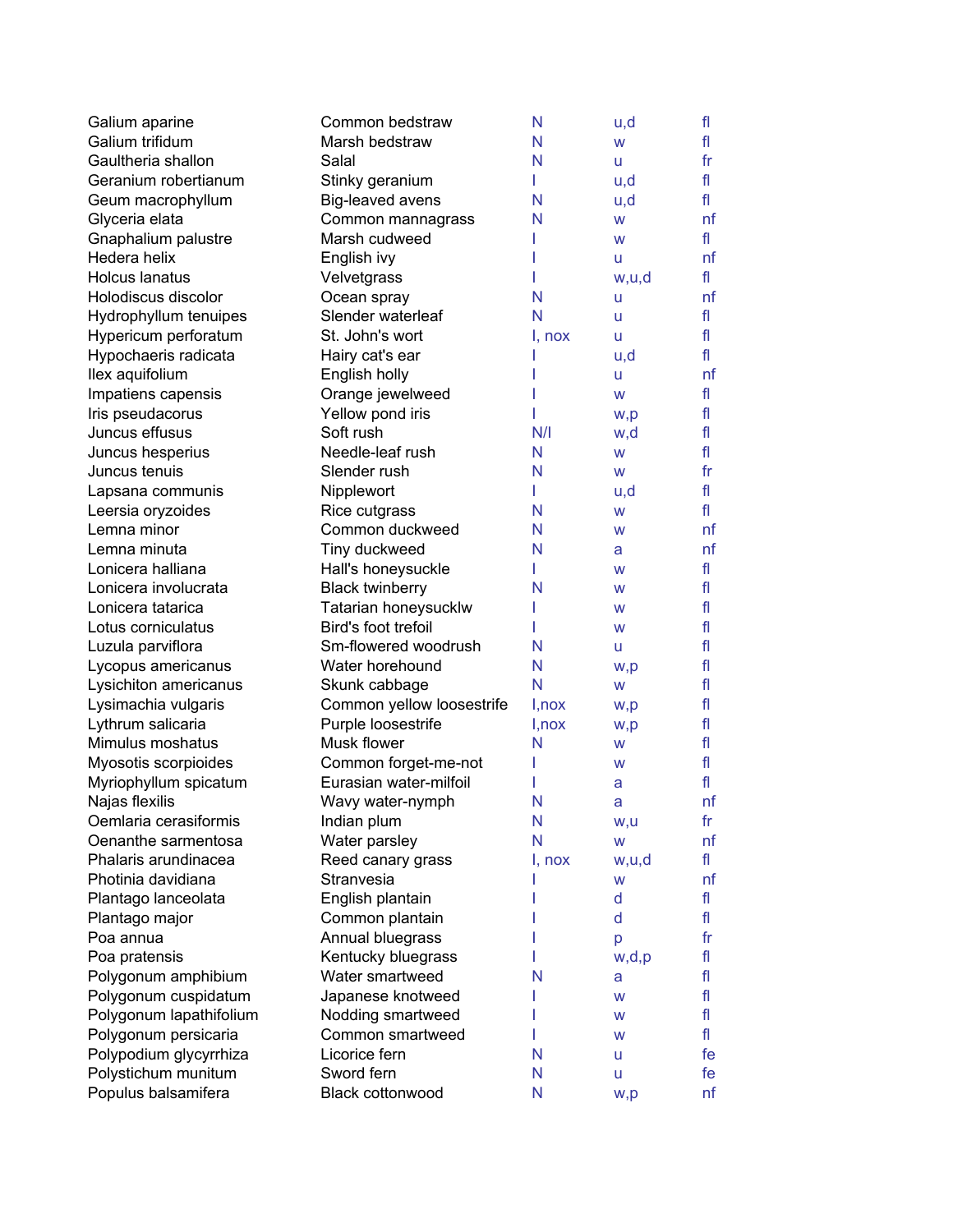| Populus nigra               | Lombardy poplar          |   | w,d   | nf             |
|-----------------------------|--------------------------|---|-------|----------------|
| Portula oleraceae           | Weedy purslane           |   | W     | fl             |
| Potamogeton crispus         | Crisped pondweed         |   | а     | nf             |
| Potamogeton illinoensis     | Illinoi pondweed         | N | а     | nf             |
| Potamogeton pectinatus      | Sago pondweed            | N | а     | fl             |
| Potamogeton pusillus        | Narrow-leaved pondweed   | N | a     | nf             |
| Potamogeton richardsonii    | Clasping-leaved pondweed | N | а     | nf             |
| Potentilla palustris        | Marsh cinquefoil         | N | W     | nf             |
| Prunella vulgaris           | Self-heal                |   | d     | nf             |
| Prunus avium                | Escaped cherry           |   | U, W  | fl             |
| Prunus emarginata v.mollis  | <b>Bitter cherry</b>     | N | u     | fl             |
| Pseudotsuga menziesii       | Douglas fir              | N | u     | nf             |
| Pteridium aquilinum         | <b>Bracken</b>           | N | w,u   | na             |
| Ranunculus acris            | Meadow buttercup         | L | d     | nf             |
| Ranunculus repens           | Creeping buttercup       | L | w,d   | fl             |
| Rhamnus purshiana           | Cascara                  | N | W     | fl             |
| Ribes lacustre              | Swamp gooseberry         | N | w,u   | fl             |
| Ribes sanguineum            | Red flowering currant    | N | u     | fl             |
| Rorippa islandica           | Marsh yellowcress        | N | W     | fl             |
| Rorippa nastursium-aquatica | <b>Watercress</b>        | N | W     | fl             |
| Rosa multiflora             | Roadside rose            | L | u     | fl             |
| Rosa nutkana                | Nootka rose              | N | w,u   | nf             |
| Rubus armeniacus            | Himalaya blackberry      | L | w,u   | fr             |
| Rubus laciniatus            | Evergreen blackberry     | L | w,u   | f <sub>r</sub> |
| Rubus parviflorus           | Thimbleberry             | N | u     | $f_{\Gamma}$   |
| Rubus spectabilis           | Salmon berry             | N | w,u   | fl             |
| Rubus ursinus               | Dewberry                 | N | w,u   | fl             |
| Rumex acetocella            | Sheep sorrel             |   | w,d   | fl             |
| Rumex conglomeratus         | Cluster dock             |   | w,p   | fl             |
| Rumex crispus               | Curly dock               |   | d     | f <sub>r</sub> |
| Sagina procumbens           | Pearlwort                |   | w,p   | fl             |
| Salix alba (weeping)        | White willow             |   | W     | nf             |
| Salix lucida                | Pacific willow           | N | W     | fl             |
| Salix piperi                | Piper's willow           | N | W     | fl             |
| Salix scouleriana           | Scouler's willow         | N | W     | fl             |
| Salix sitchensis            | Sitka willow             | N | w,p   | fl             |
| Salix X chrysocoma          | Golden weeping willow    | L | W     | fl             |
| Samb. racemosa v. arb.      | Red elderberry           | N | w,u   | fl             |
| Scirpus microcarpus         | Small-fruited bulrush    | N | W     | $f_{\Gamma}$   |
| Scutellaria galericulata    | Marsh skullcap           | N | р     | fl             |
| Solanum dulcamara           | Bittersweed nightshade   |   | w,p   | fl             |
| Sorbus aucuparia            | Rowan tree               | L | w,u,p | fl             |
| Sparganium eurycarpum       | Broad-fruited burreed    | N | W     | fl             |
| Spiraea douglasii           | Hardhack                 | N | W     | fl             |
| Spirodela polyrrhiza        | Water flaxseed           | N | W     | nf             |
| Stachys cooleyae            | Hedge nettle             | N | w,u   | nf             |
| Stellaria calycantha        | Northern starwort        | N | u     | fl             |
| Stellaria graminea          | Grass-leaved starwort    |   | d     | fl             |
| Styrax japonica             | Snowbell tree            |   | u     | fl.            |
| Symphoricarpos albus        | Snowberry                | N | u     | nf             |
| Taraxacum officinale        | Dandelion                |   | u,d   | fl             |
|                             |                          |   |       |                |